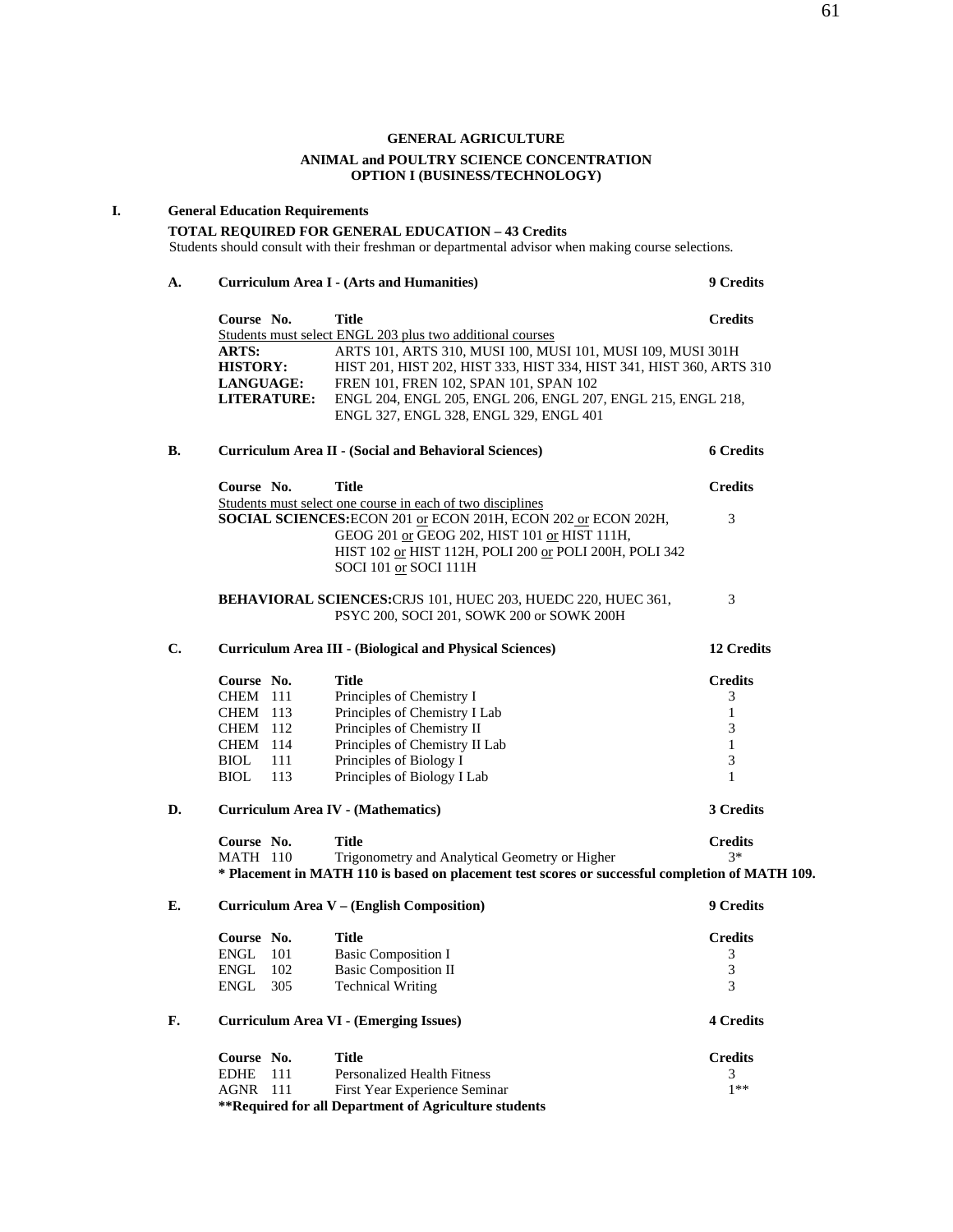# **II. Program Core Requirements 15 Credits**

|     | Course No.                     | <b>Title</b>                                        | <b>Credits</b> |
|-----|--------------------------------|-----------------------------------------------------|----------------|
|     | ANPT 114                       | Introduction to Animal Science                      | 4              |
|     | <b>PLSC</b><br>184             | Introduction to Plant Science                       | 3              |
|     | PLSC 185                       | Introduction to Plant Science Lab                   | 1              |
|     | AGEC 213                       | Introduction to Agriculture Economics               | 3              |
|     | AGME 283                       | Engineering Principles Applied to Agriculture       | 3              |
|     | AGRI 301                       | Seminar                                             | 1              |
| Ш.  | <b>Major Core Requirements</b> |                                                     | 27 Credits     |
|     | Course No.                     | Title                                               | <b>Credits</b> |
|     | ANPT 214                       | Animal & Avian Physiology                           | 4              |
|     | ANPT 223                       | Introduction Poultry Technology & Management        | 3              |
|     | ANPT 304                       | Reproductive Physiology of Domestic Animals         | $\overline{4}$ |
|     | ANPT 313                       | Introduction to Animal & Avian Nutrition            | 3              |
|     | ANPT 424                       | Animal & Avian Health & Diseases                    | $\overline{4}$ |
|     |                                | Select three 400 level courses from ANPT Production | 9              |
| IV. | <b>Supportive Requirements</b> |                                                     | 33 Credits     |
|     | Course No.                     | <b>Title</b>                                        | <b>Credits</b> |
|     | <b>BUAD</b> 132                | <b>Introduction to Business</b>                     | 3              |
|     | ACCT 201                       | Introduction to Financial Accounting                | 3              |
|     | ACCT 202                       | Intro. Corporate & Managerial Accounting            | 3              |
|     | BUED 212                       | Computer Concepts/Applications. I                   | 3              |
|     | <b>BIOL</b> 222                | Genetics                                            | 3              |
|     | <b>BIOL</b><br>223             | Genetics Laboratory                                 | $\mathbf{1}$   |
|     | <b>NRES</b> 473                | Ornithology                                         | 3              |
|     | BIOL<br>301                    | Microbiology and                                    |                |
|     | 303<br>BIOL                    | Microbiology Lab or                                 | 4              |
|     | AMIC 324                       | <b>Agricultural Microbiology</b>                    | 4              |
|     |                                | Select one 300-400 Level courses as from:           |                |
|     |                                | BUAD, ACCT, ECON, AGBU or AGEC elective             | 3              |
|     | <b>CHEM 211</b>                | Fundamentals of Organic Chemistry I and             |                |
|     | <b>CHEM 213</b>                | Fundamentals of Organic Chemistry I Lab or          |                |
|     | <b>CHEM 331</b>                | <b>Elementary Organic Chemistry</b>                 | 4              |
| V.  | <b>Free Electives</b>          |                                                     | 5 Credits      |
|     |                                |                                                     |                |

 **TOTAL PROGRAM REQUIREMENTS 123**

62